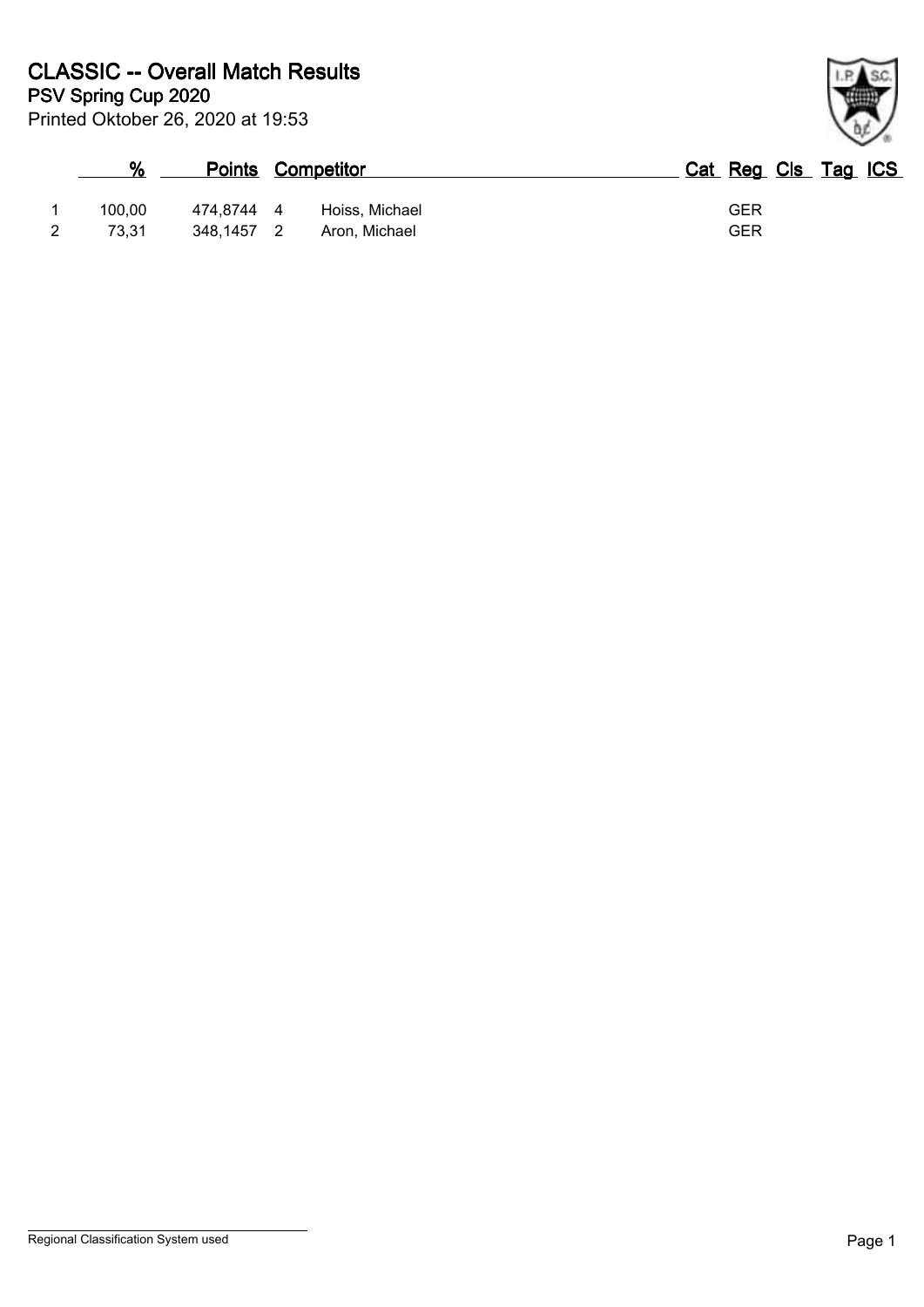| %      | <b>Points Competitor</b> |               | Cat Reg Cls Tag ICS |  |  |
|--------|--------------------------|---------------|---------------------|--|--|
| 100.00 | 495,0000 7               | Krahmer, Ralf | GER                 |  |  |

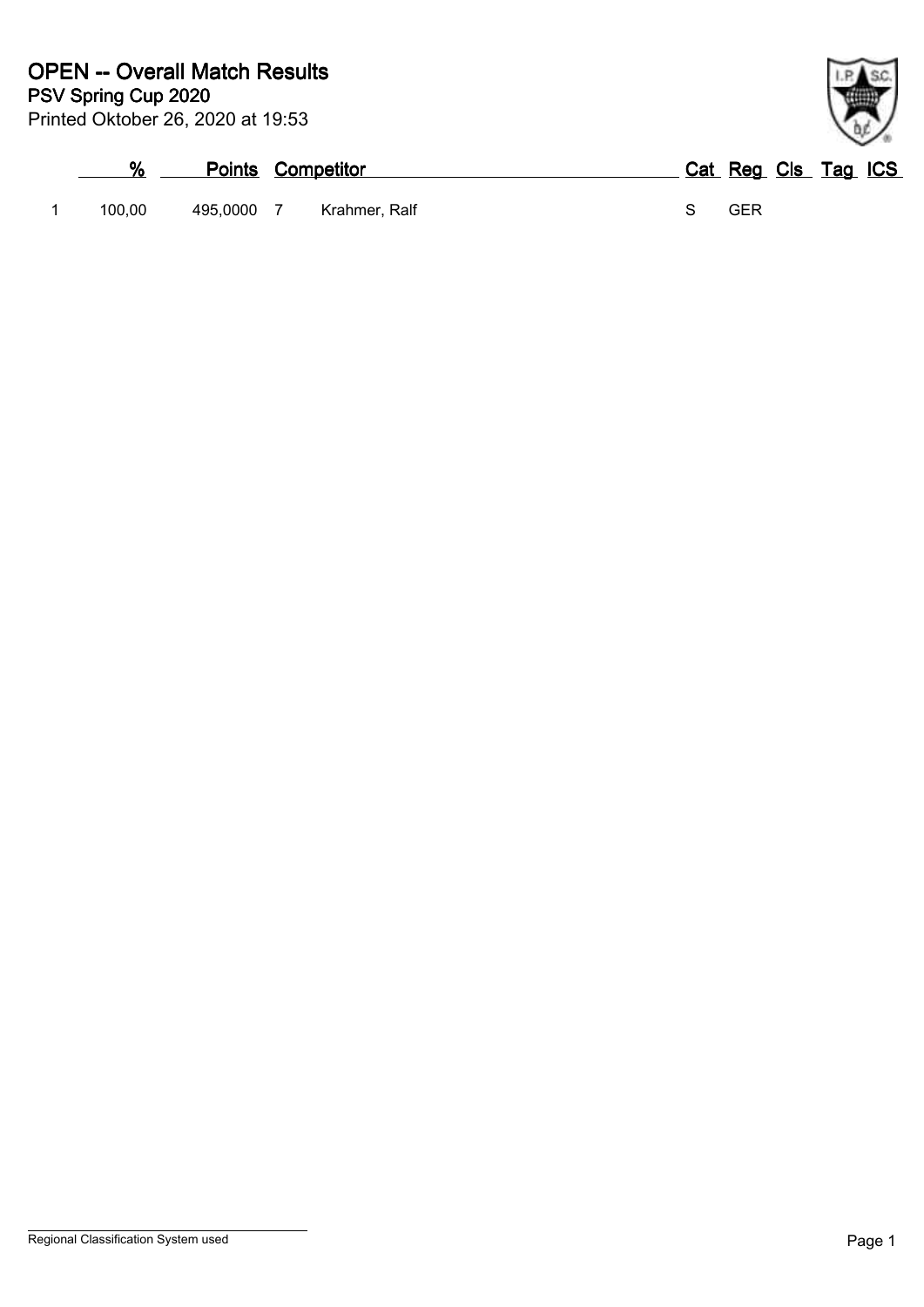**PSV Spring Cup 2020 PRODUCTION -- Overall Match Results**

|                | %      | <b>Points</b> |    | <b>Competitor</b>   |    | Cat Reg Cls Tag ICS |  |
|----------------|--------|---------------|----|---------------------|----|---------------------|--|
| 1              | 100,00 | 470,3380      | -6 | Schuster, Markus    | S  | <b>GER</b>          |  |
| 2              | 94,67  | 445,2473      | 5  | Konstantin, Andreas | S  | <b>GER</b>          |  |
| 3              | 91,49  | 430,3210      | 10 | Sänger, Martin      |    | <b>GER</b>          |  |
| 4              | 75,95  | 357,2360      | 11 | Braun, Wolfgang     |    | <b>GER</b>          |  |
| 5              | 71,21  | 334,9324      | -3 | Dudaric, Nenad      | S  | <b>GER</b>          |  |
| 6              | 63,87  | 300,4283      | 8  | Riemer, Franz       | S  | <b>GER</b>          |  |
| $\overline{7}$ | 43,22  | 203,2866      |    | Götzfried, André    | SS | <b>GER</b>          |  |

Printed Oktober 26, 2020 at 19:53

## Regional Classification System used **Page 1**

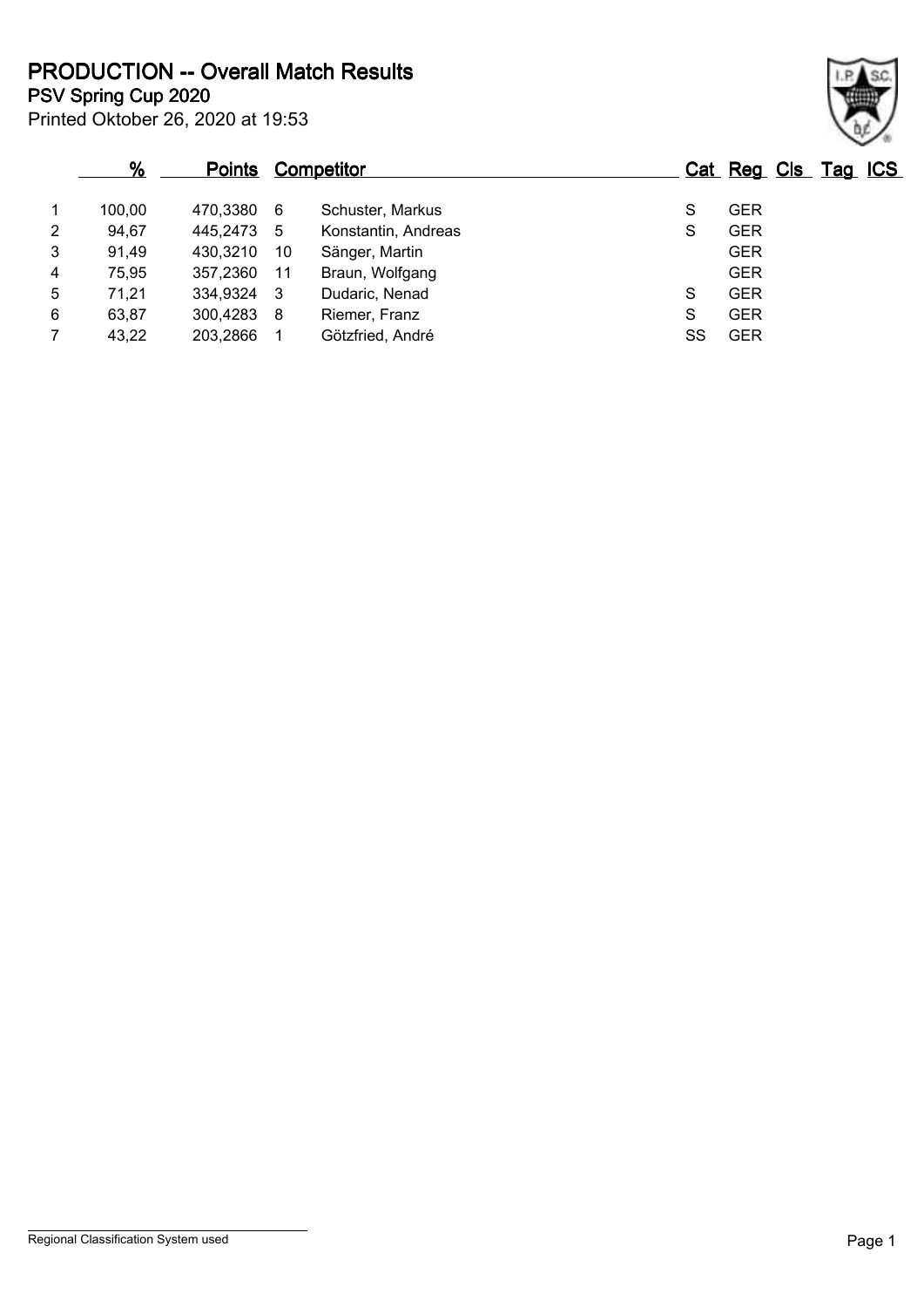**PSV Spring Cup 2020 PRODUCTION OPTICS -- Overall Match Results**

Printed Oktober 26, 2020 at 19:53

|        |             | <b>Points Competitor</b> | Cat Reg Cls Tag ICS |
|--------|-------------|--------------------------|---------------------|
| 100.00 | 495.0000 12 | Haider. Michael          | GER                 |